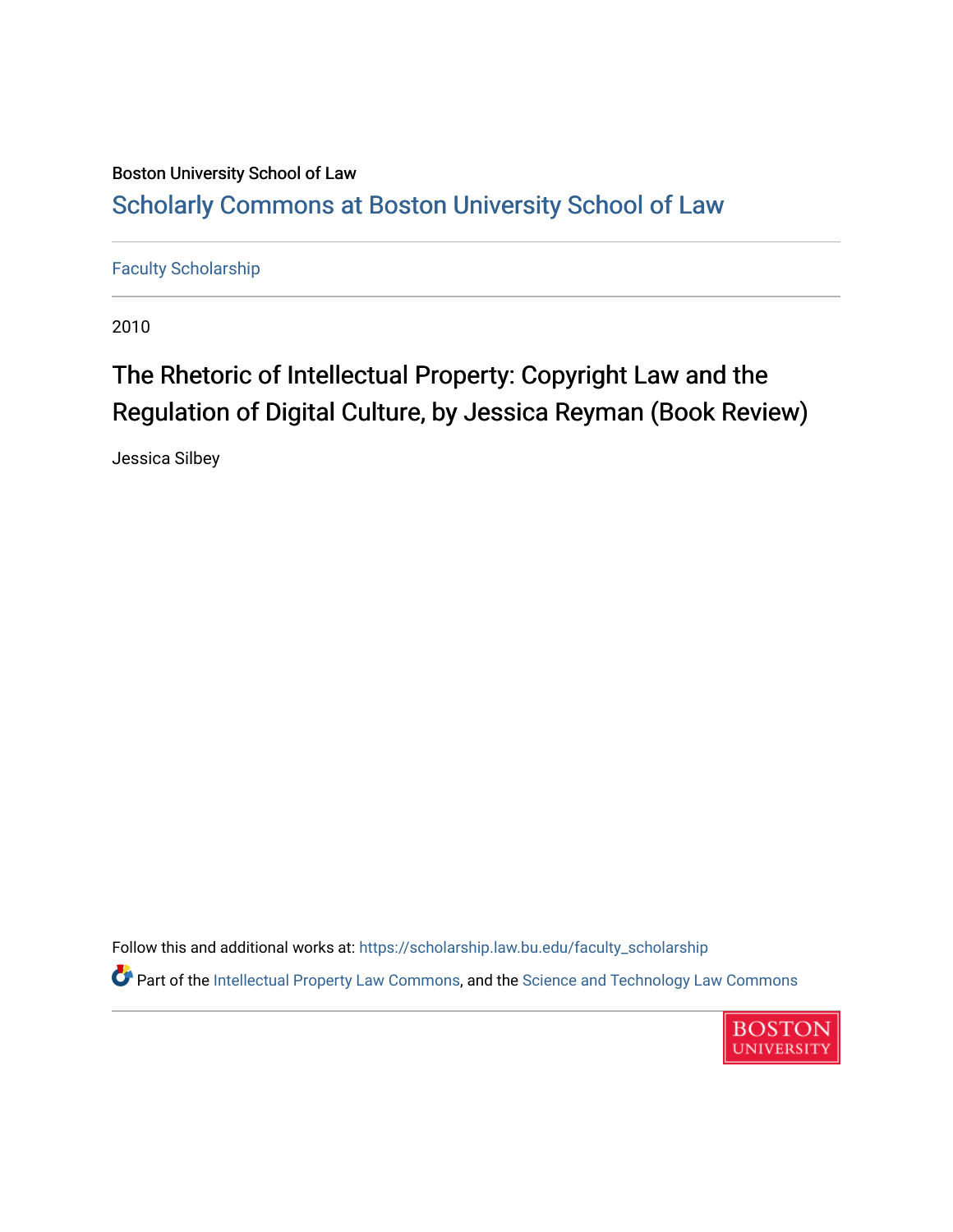

LEGAL STUDIES RESEARCH PAPER SERIES RESEARCH PAPER 10-29 July 2, 2010

The Rhetoric of Intellectual Property: Copyright Law and the Regulation of Digital Culture, by Jessica Reyman (Book Review)

Jessica Silbey Associate Professor of Law, Suffolk University Law School

This paper can be downloaded without charge from the Social Science Research Network: http://ssrn.com/abstract=1633974

SUFFOLK UNIVERSITY LAW SCHOOL | BOSTON, MASSACHUSETTS 120 Tremont Street, Boston, MA 02108-4977 | www.law.suffolk.edu

Electronic copy available at https://ssrn.com/abstract=163337474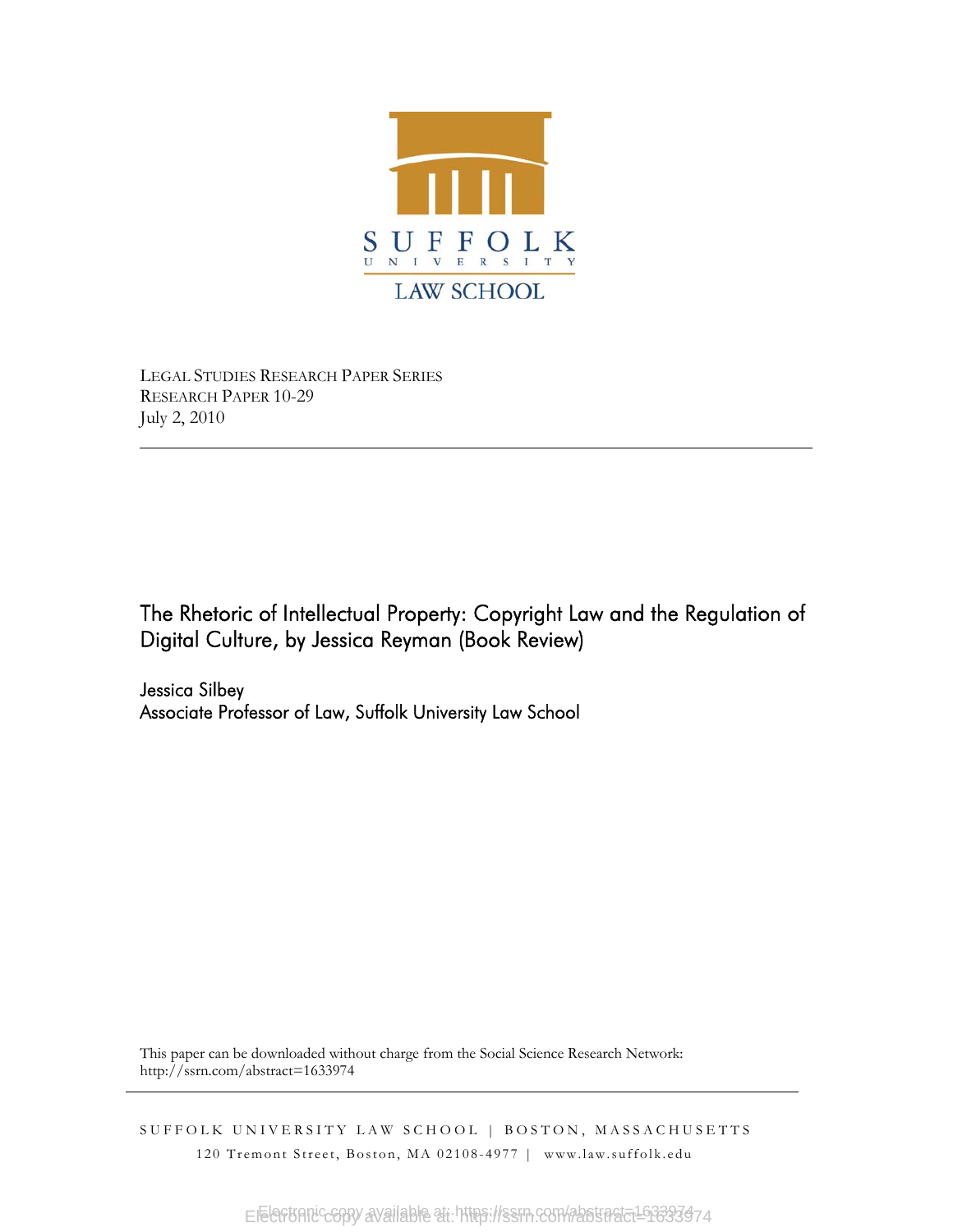# **The IP Law Book Review**

**Published by the IP Law Center Golden Gate University School of Law** San Francisco, CA

ISSN 2154-6452

Vol. 1 No. 1 (June 2010)



#### **THE RHETORIC OF INTELLECTUAL PROPERTY: COPYRIGHT LAW AND THE REGULATION OF DIGITAL CULTURE, by Jessica Reyman**  Reviewed by Jessica Silbey, Suffolk University School of Law

Electronic copy available at https://ssrn.com/abstract=163337474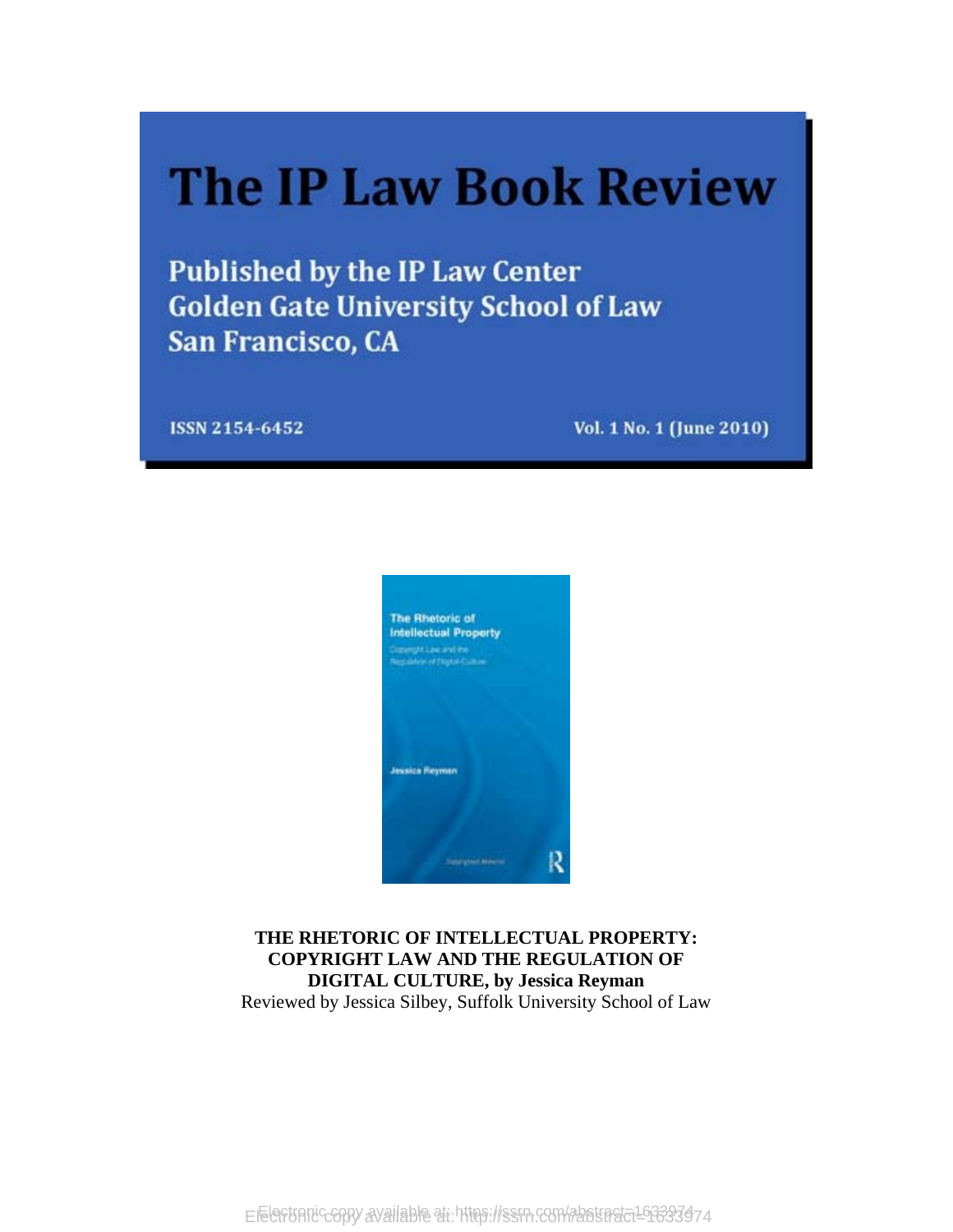## **The IP Law Book Review**

IP Law Center, Golden Gate University School of Law

**Vol. 1 No. 1 (June 2010) pp. 27-33** 

**THE RHETORIC OF INTELLECTUAL PROPERTY: COPYRIGHT LAW AND THE REGULATION OF DIGITAL CULTURE, by Jessica Reyman.** Routledge, 2009. 177 pp. Cloth \$95.

Reviewed by Jessica Silbey, Suffolk University Law School. jsilbey@suffolk.edu

Jessica Reyman's THE RHETORIC OF INTELLECTUAL PROPERTY: COPYRIGHT LAW AND THE REGULATION OF DIGITAL CULTURE is a book whose time has come. As a book about the rhetorical divide between the content industry and copyright activists, it analyzes the deep rifts between the language of incentives and exclusivity and the counterdiscourse of cooperation and the commons. And as a piece about the upheaval in the socio-legal landscape of intellectual property rights, it is in good company. There are multitudes of recent books and articles that seek a solution to the divide that animates disputes about owners and users (many of whom Reyman cites, so I won't cite here). What Reyman does that is different from the developing scholarship on the "second enclosure movement"<sup>[1](#page-8-0)</sup> is focus on a solution based on language rather than regulation. Recognizing that language is power – that rhetoric constitutes the culture we inhabit – Reyman analyzes in eight very manageable chapters the discursive landscape of the intellectual property culture wars and proposes a grammar for its armistice.

Reyman considers the discursive battle as one being fought over competing values: "one of control, which relies heavily on comparisons of intellectual property to physical property and emphasizes ownership, theft, and piracy; and another the value of community participation, seen in the implementation of new concepts such as that of an intellectual 'commons,' which emphasizes exchange, collaboration, and responsibility to a public good" (p.5). Reyman sees in the opposing discourses a potentially insurmountable problem of irreconcilability. In some very recent articles, intellectual property scholars have said similar things.<sup>[2](#page-8-1)</sup> James Grimmelman, for example, describes an ambiguity in the language of sharing and the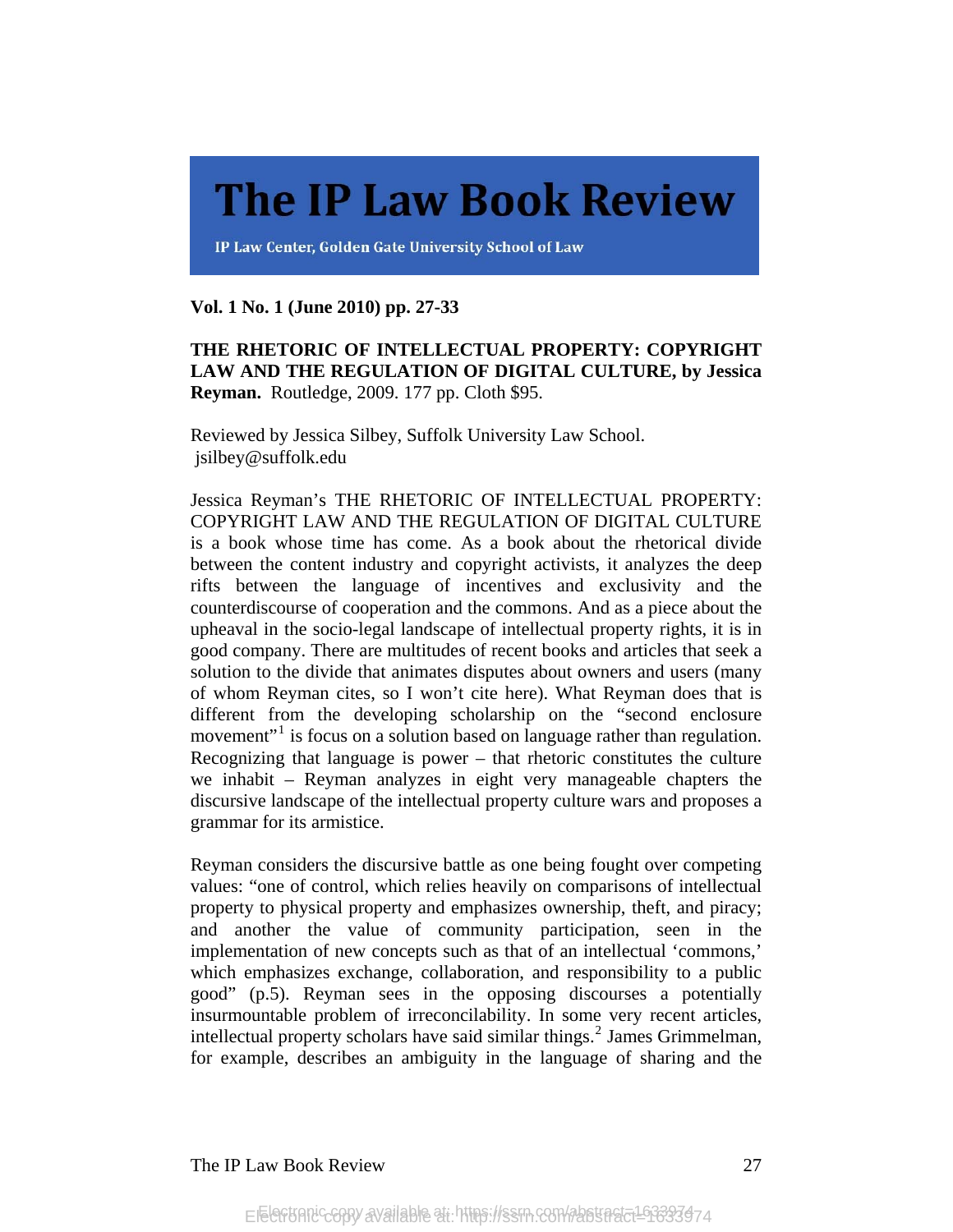commons that could either be harmonized with the default ethical vision of copyright (a model of voluntary commercial exchange) or could be in tension with that default vision. This ambiguity threatens the copyleft movement and potentially entrenches the default vision further. Grimmelman ends his essay with some suggestions for getting beyond the impasse, suggestions that Reyman was already taking up in the writing of her book: "We can complicate our conversations about copy norms by studying how ethical rhetoric is used to build up norms and to tear them down. We can craft more compelling copyright reforms by framing them in ethically appealing ways."<sup>[3](#page-8-2)</sup> Reyman's book is a study of the ethical rhetoric and a proposal for the reframing of that language to take advantage of the "democratic potential of a networked society" (p.25).

Central to Reyman's project is the notion that language constitutes our world. "[L]anguage … does not reflect intrinsic values or represent a fixed, objective truth about copyright law but rather constitutes the meaning and values arising from the specific conditions of a particular time in the history of cultural production" (p.26). Building from Foucault's *Archaeology of Knowledge* and *The Order of Things*, Reyman describes a theoretical structure of discourse, power, and resistance through which she understands the copyright debates, specifically "how legal structures for copyright law are reified and resisted through acts of discourse, and how meaning is negotiated among dispersed points of power in the digital copyright debate" (p.34). Onto this, she adds a layer of narrative theory and metaphor that shape the copyright wars, drawing on scholars such as James Boyd White, Anthony Amsterdam and Jerome Bruner, Debora Halbert, Phillip Eubanks, George Lakoff and Mark Johnson as guidance.

Reyman does not need to convince me that language constitutes our culture and thus that legal reform can and must happen through self-conscious crafting of our aspirations with words, slogans, and stories. I have spent all of my professional academic life making a case for the interdisciplinary approach to law as the inevitable mode of advocacy and reform.<sup>[4](#page-8-3)</sup> I have always found it ironic that in a discipline and practice so deeply entwined with the literary, law ferociously maintains its purity from other disciplines. This is the by-now well-known argument of Stanley Fish, picked up by others, that "law wishes to have a formal existence."[5](#page-8-4) The eruption of the "law and…" disciplines since the 1980s and the particular dominance of some of the fields today (e.g., law and economics or law and history) has dashed the hopes of law for its immunity to other fields.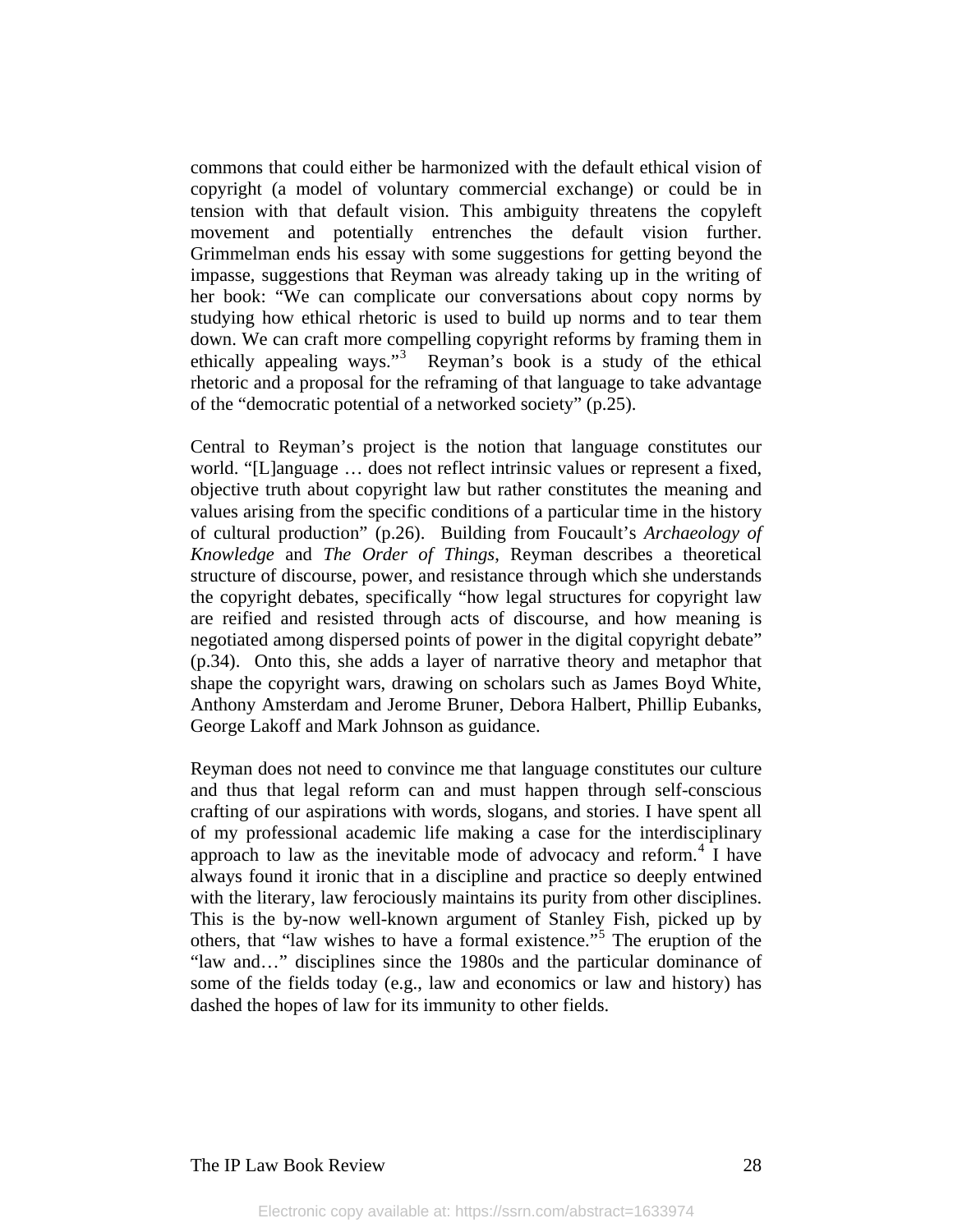Reyman's good book is yet another example of why legal analysis cannot and should not be undertaken without recourse to a diversified set of intellectual tools. With this book and her lens of rhetoric and composition studies, she has helped us better understand how certain legal arguments become entrenched and how we might find our way out of the trenches. If I were to offer any sustained critique of the book, it would be that it does not draw on the literature devoted to systematizing the cultural analysis of law.<sup>[6](#page-9-0)</sup> This literature could bridge the gap between discourse theory and organizational behavior (between the language of the law and the way legal actors or systems interact with each other). A cultural analysis approach, drawing on theories of cultural production or the sociology of organizations, might more thoroughly connect individual language choices and social structure. It may help explain more "thickly" how singular cases, such as *MGM Studios v. Grokster* (the subject of Reyman's Chapter 6), aggregate to instantiate systemic institutional power. $7$ 

Nonetheless, THE RHETORIC OF INTELLECTUAL PROPERTY is a well conceived book. It proceeds logically in eight chapters with two helpful appendices. Chapters 1 and 2 introduce the overarching concept of the project and make the case for the usefulness of a study of rhetoric to understanding the law and policy of digital copyright for society. Chapter 3 begins a historical discussion of U.S. copyright law as it comes into conflict with the digital age. Chapter 3 is geared toward those less familiar with copyright than intellectual property lawyers and scholars, but the clear prose, short length and helpful subsections make it a very readable and teachable chapter in this book.

Chapter 4 pulls from the content owner industry (mostly the music and movie industries) a dominant narrative of the importance of individual reward that is linked to the artificial creation of scarcity through intellectual property rights. Reyman calls this the "property stewardship narrative" (p.59). Digital technology arises in conflict with this narrative as a method for disseminating without pay and thus allegedly destroying the facilitation of cultural production. This chapter, along with Chapter 5, reconnects with Chapter 2's articulation of rhetorical forms and functions to demonstrate how the content industry's discourse develops characters and story structures describing "victimized businesses versus predatory technology developers and their opportunistic consumers" (p.59). Reyman also describes frequent metaphors used in the content industries' persuasive stories of just ownership and exclusion, such as that novels are like land or copyists are like pirates (p.67). The data for Chapter 4 draws from court filings, public relation campaigns and promotional materials.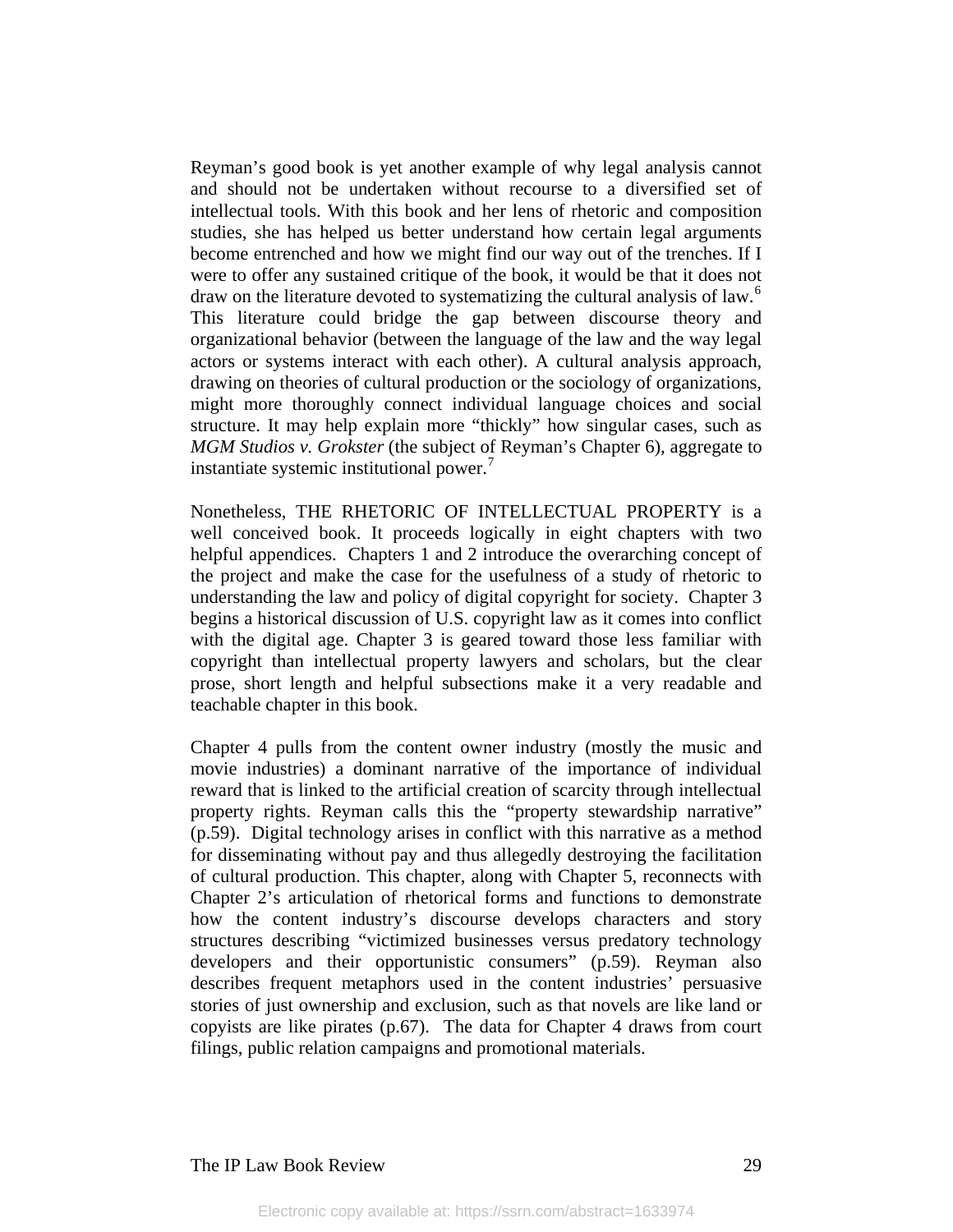Chapter 5 focuses on the rhetoric of the counterdiscourse as built around the metaphor of "the commons" and as building up a narrative of "the cultural conservancy" (p.75). Chapter 5 highlights the counterdiscourse's core principle that digital networks and open access enhance democracy and social welfare (p.89). Reyman concludes this chapter by critiquing the ambiguity in the "cultural conservancy" narrative. She says that it insufficiently distinguishes between consuming copyrighted content for free and accessing that content to build up an information commons (pp.24, 92). This threatens the movement's moral righteousness and its logical integrity. She also says that the counterdiscourse might fail because of its lack of fit with actual practices of peer-to-peer filing sharing  $(p.93)$ .<sup>[8](#page-9-2)</sup> Data for Chapter 5 is drawn from organizational literature, scholarship and court filings.

Chapters 6 and 7 are case studies illustrating the conflicting narratives outlined in Chapters 4 and 5. Chapter 6 examines the rhetoric of *MGM Studios v. Grokster* – the case, the court documents, and the news coverage. This chapter highlights the competing values in *Grokster* exemplified by the "property stewardship" and the "cultural conservancy" narratives. Reyman asserts in this chapter that traditional intellectual property law furthers its narrative coherence by (1) eliding creative activity with monetary incentives and (2) oversimplifying complex cultural networks as the binary relationship between business person (author) and consumer (reader) (pp.97, 112). These refinements of the rhetoric of the intellectual property wars are important contributions to understanding the resistance to narrative change in law generally. Reyman shows how the legal stories of justice and desert are rooted in part on deep structural myths in our culture of individual incentives, consensual business relations, and creativity originating for individuals rather than groups. <sup>[9](#page-9-3)</sup> Chapter 7 picks up this theme and focuses on the RIAA and MPAA anti-piracy campaigns. Relying on public relations material and promotional advertising, this chapter discusses the campaign narratives that "teach[] respect [for private property]" and virtuous digital citizenship, framing these stories as about anti-theft rather than about control or anti-access. As in Chapter 6, Chapter 7 demonstrates how the "property stewardship" narrative builds upon the binary of owner and consumer and culminates in the resolution of the consumer as ethical digital citizen who protects the future of art by compensating the artist (p.131). Both of these chapters could stand on their own as independent essays to illuminate *Grokster* or the anti-piracy campaigns. They nonetheless fit nicely into the book's progression and demonstrate the logic of the intellectual property wars as built on welldefined and competing rhetorical structures.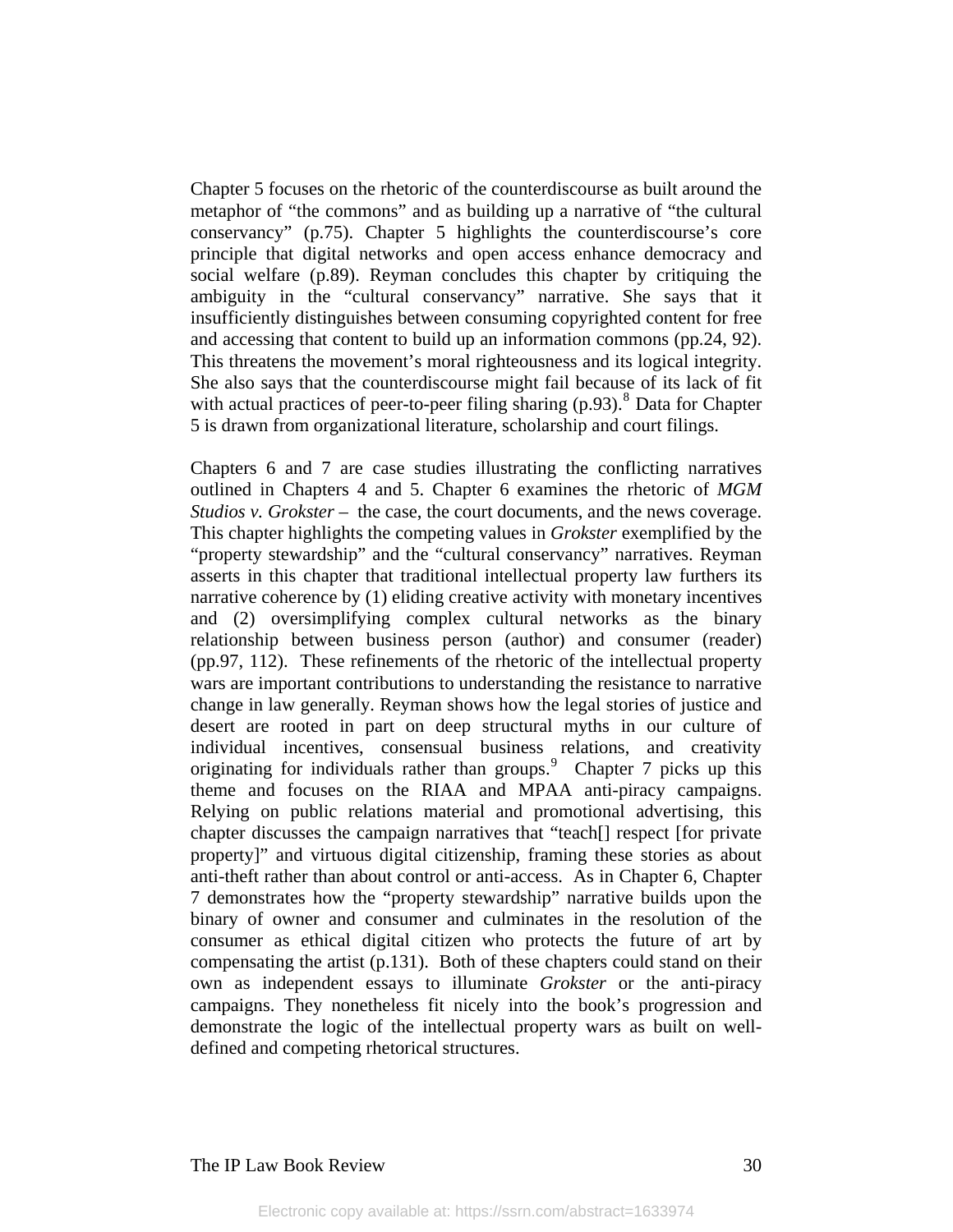Chapter 8, "Toward a New Rhetoric of Copyright: Defining the Future of Cultural Production," is a collection of thoughts on the weaknesses of the second enclosure movement as well as some broad suggestions for facilitating its advancement. Reyman suggests that we refocus the debate on users of technology (not a new idea, but certainly a good one) and the contextualization of use as either helpful or harmful. Technology is not neutral, she reminds us; it can be used for good or for ill. Counteracting the default intellectual property discourse with the bald statement that "technological advances are signs of progress" will not satisfy the traditionalists. Reyman's more interesting contribution to the advancement of the access movement is to highlight its diverse and dispersed participatory base (p.140). She calls for more specific examples of harm caused by denial of access, examples that can serve as the cornerstones of new stories about why and how the commons and sharing are the preferred modes for both artists and audiences. Voices need to be "user-based" and "unified" around these examples that express a need for digital technologies, such as peer-to-peer (p.148). She also calls for more precise descriptions of the practices of cultural production that rely on digital sharing and mixing and a clearer articulation of the good these technologies produce (148). "[T]echnology developers and copyright activities face the very serious challenge of having not only to present a compelling argument regarding the utility of digital technology for cultural production, but they also have to define and defend a cultural shift in values in cultural production" (p.141). This reminds me of Julie Cohen's very smart warning that the success of the movement requires at least two things: to "do the science" (produce detailed descriptions of cultural environment the movement seeks to obtain) and "generate a normative theory … a story about what makes th[e] [cultural environment that this movement creates] good."[10](#page-9-4) Reyman hasn't done the science in this book, but she contributes to the growing call to action, which can only help the success of the movement actors, as long as they are paying attention.

In the end, I am not sure that changing the language of intellectual property rights from exclusivity to sharing, and from private ownership to the commons, is enough to shift perceptions and values that undergird our regulatory schemes. I do think it is one important facet of that change, however. And I am convinced that narrative structure facilitates the strength of the dominant legal regime as much as I believe that a really good counternarrative might lend doubt to the dominant story's truth.<sup>[11](#page-9-5)</sup> Importantly, I do not think that wholesale changing of our language  $-$  a counterdiscourse – can produce a revolution in baseline assumptions about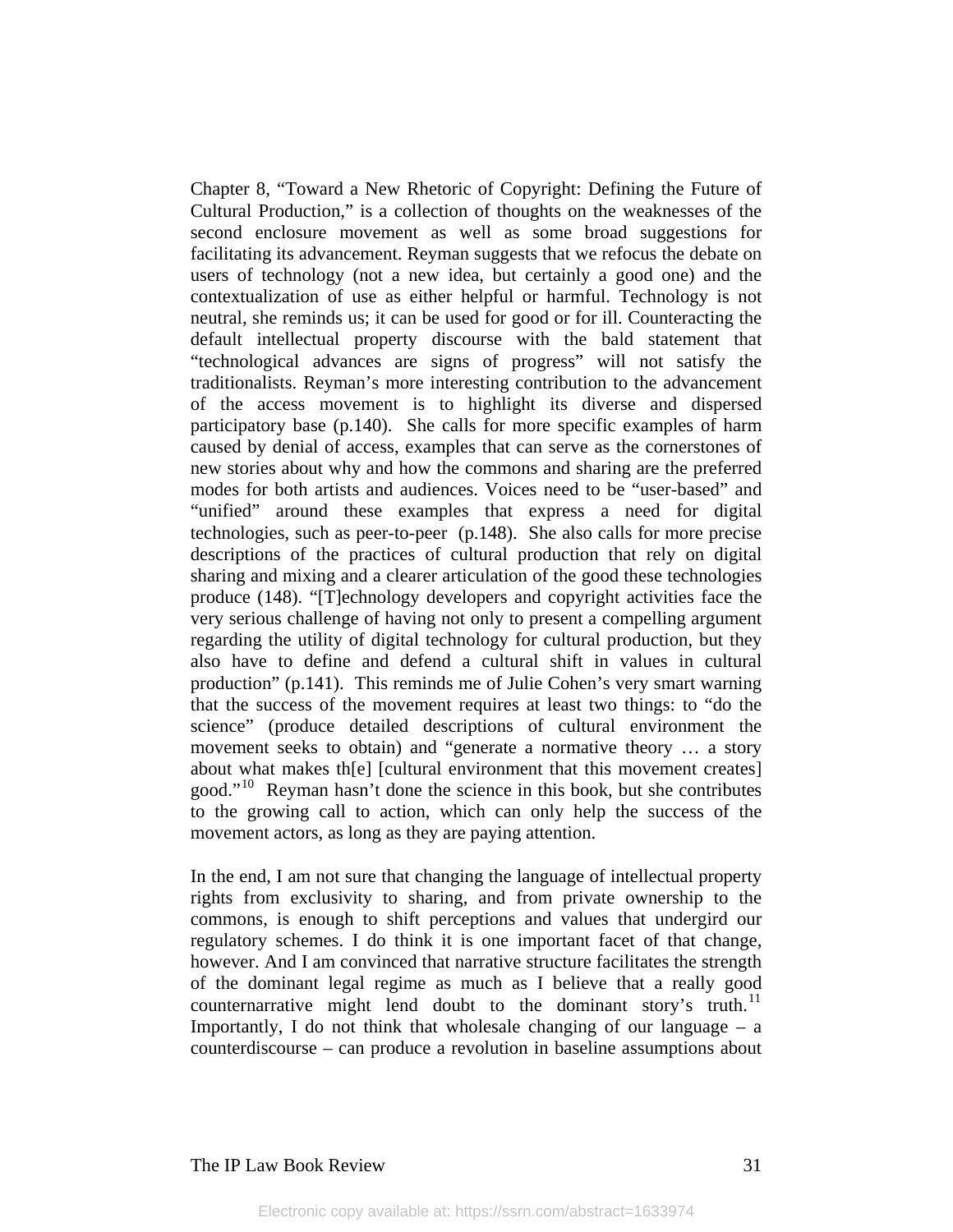the value of and motivation for cultural production.<sup>[12](#page-9-6)</sup> What can – and has – achieved revolutionary change is the ground-up development and incremental expansion of non-profit organizations and initiatives, such as Creative Commons (whose licenses number 130 million after only seven years) and open access initiatives as the default policy for institutions and governmental bodies (see, e.g., the National Institute of Heath's Open Access Policy). Contrary to the court cases, which are often narrow victories and limited to particular circumstances, and legislative reform, which can take decades and require a perfect confluence of political factors, institutional transformation or organizational founding can occur readily with small numbers of individuals and relatively small capital output.<sup>[13](#page-9-7)</sup> The catch is that these changes happen in situ – already in relation to the existing formal or informal organizational structures or constraints that have built into them traditional intellectual property default rules and values. But when culture is in contention, as it is in terms of the access movements and intellectual property's future, truly engaging with the situation may be the best way to be heard.<sup>[14](#page-9-8)</sup>

#### **ENDNOTES**

<span id="page-8-2"></span> $3$  Grimmelman, supra note 2 at 2036.

<span id="page-8-3"></span><sup>4</sup> See, e.g., Jessica Silbey, What We Do When We Do Law and Popular Culture?,  $27 \text{ L} \&$  Soc. Inquiry 139 (2002); Jessica Silbey, The Politics of [Law and Film Study: An Introduction to the Symposium on Legal Outsiders](http://papers.ssrn.com/sol3/papers.cfm?abstract_id=1440839)  [in American Film,](http://papers.ssrn.com/sol3/papers.cfm?abstract_id=1440839) 42 Suffolk L. R. 755 (2009). For article dealing with intellectual property specifically, see Jessica Silbey, Mythical Beginnings of Intellectual Property, 15 Geo. Mason L. R. 319 (2008) and Silbey, supra note 2.

<span id="page-8-4"></span><sup>5</sup> Stanley Fish, The Law Wishes to Have a Formal Existence, in THERE'S NO SUCH THING AS FREE SPEECH—AND IT'S A GOOD THING

<span id="page-8-0"></span> 1 James Boyle, The Second Enclosure Movement and the Construction of the Public Domain. 66 Law and Contemporary Problems, 33-74 (2003).

<span id="page-8-1"></span> $2$  James Grimmelman, The Ethical Visions of Copyright Law, 77 Fordham L. R. 2005, 2014, 2034 (2009). See also Jessica Silbey, Comparative Tales of Origins and Access: The Future for Intellectual Property and the Rhetoric of Social Change**,** 61 Case Western L.R.\_\_(forthcoming 2010).